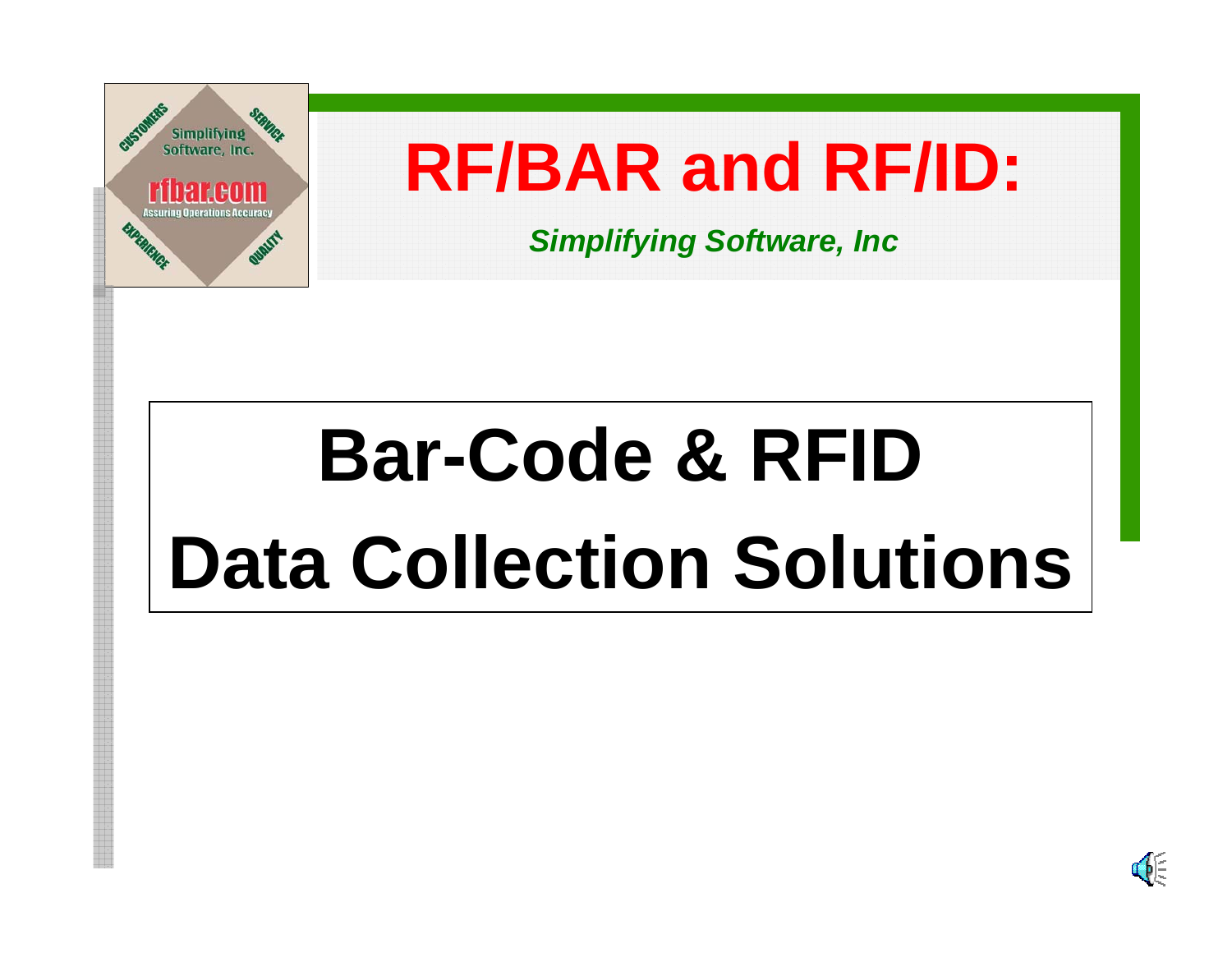

### **RF/BAR Software Modules**

- 1. PO Receipts & Bar-Coded Labels.
- 2. Inventory Moves.
- 3. WIP Moves.
- 4. Work Order Issues/Receipts.
- 5. Repetitive Backflush/Receipts.
- 6. Sales Order Picks.
- 7. Sales Order Shippers (No Allocations).
- 8. Cycle Count & Physical Inventory.
- 9. Bar-Coded Product Labels.

. . . and **Many More!**

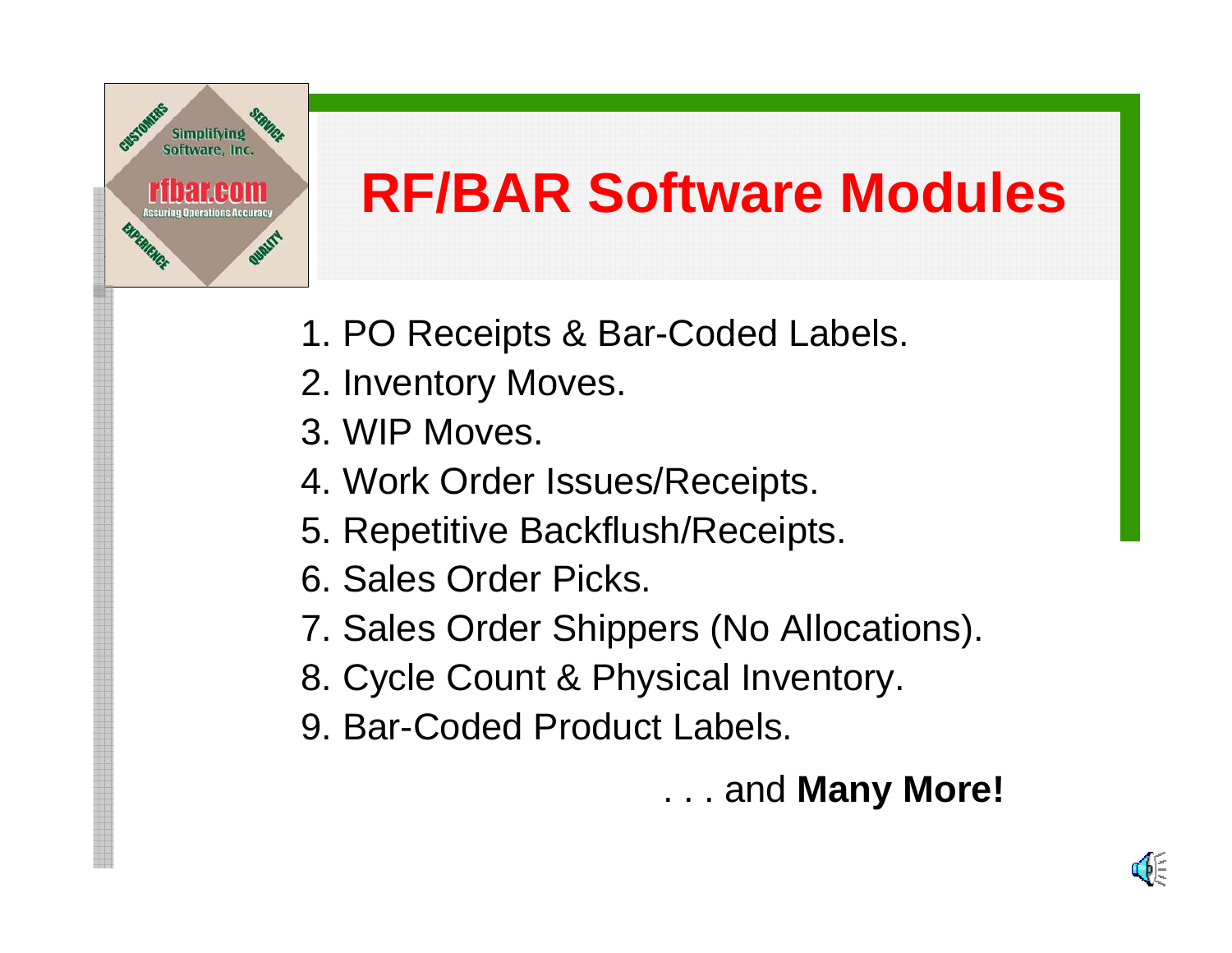#### **Simplifying Software, Inc.'s RF/BAR<sup>™</sup> & RF/ID<sup>™</sup> Value Stream**



©2003-2007 Simplifying Software, Inc.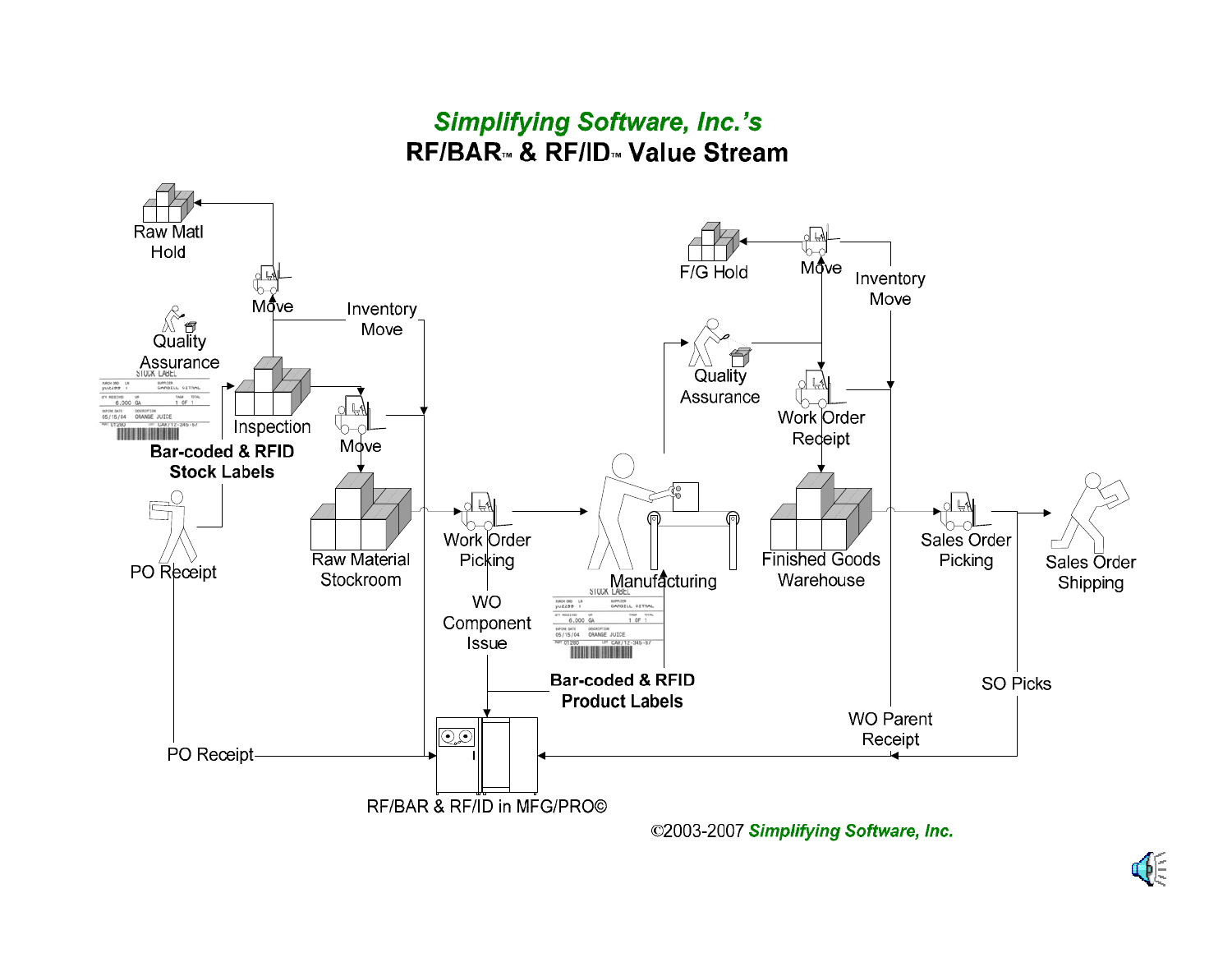

### **RF/BAR Module: PO Receipt**

| RF/BAR PO RECPT        |
|------------------------|
| lPO: P010076 Pr 01     |
| PKSLP: SDW-01234       |
| <b>LN: 7 DWG00752</b>  |
| <b>IQTYOPEN UM</b>     |
| 73.000 EA              |
| IRC :<br>73.00 BG 20   |
| PS: 73.00              |
| LOC/SUPLOT/QTY/#LBLS   |
| RI<br>SDW24-0207       |
| 73.00 4                |
|                        |
|                        |
| <b>Update Receipt?</b> |
|                        |

#### **QAD [5.13.1]:**

**Receives Purchase Order receipts into inventory, and prints bar-coded labels for each container of received items. Can use Compliance.**

- **Receive PO Line Items by Line# (by lotserial or not), allowing multiple lot/serials.**
- **Print Receiver [5.13.2], including lot-serial labeled-container details.**
- **Print bar-coded & RFID labels on Zebra & Intermec bar-code label printers/RFID encoders.**

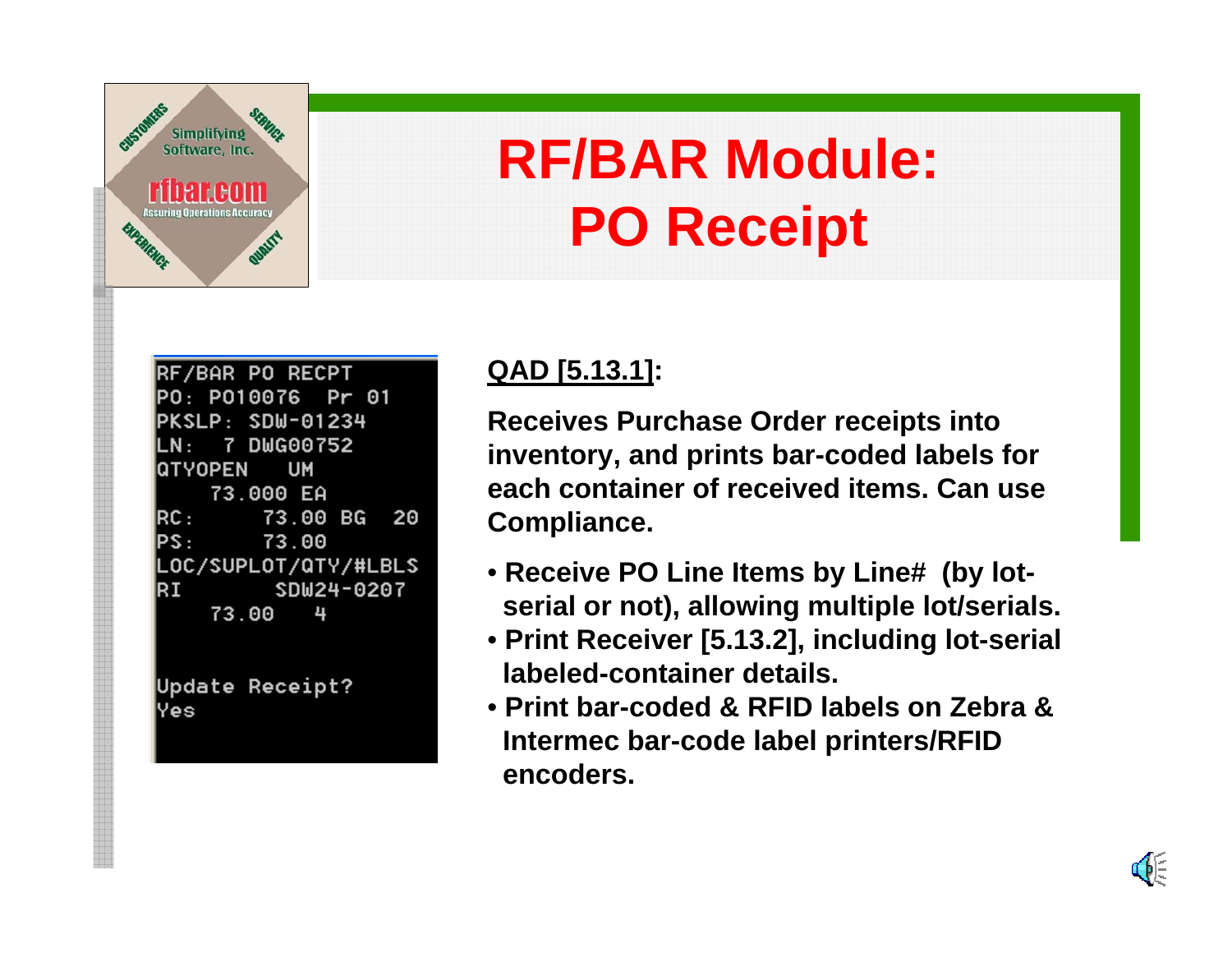

#### **RF/BAR Module: Stockroom Item Move**

```
RF/BAR INVEN MOVE
DWG00752 R10255
EA
Strain Relief Tube
Qtu:
       1000.00000
FrLoc: RI
FrLS: R10255
FrTu:
Avail: 10000.00000
ToLoc: CER04F
ToLS R10255
|ToTu:
```
#### **QAD [3.4.1]:**

**Transfers items between inventory locations, handling lot/serial item transfers and validating for duplicate lot/serials.**

- **Read bar-coded Item Labels that convey Part + Lot/or Serial (if required).**
- **Read Inventory Location bar-coded Location Labels (From & To Locations).**

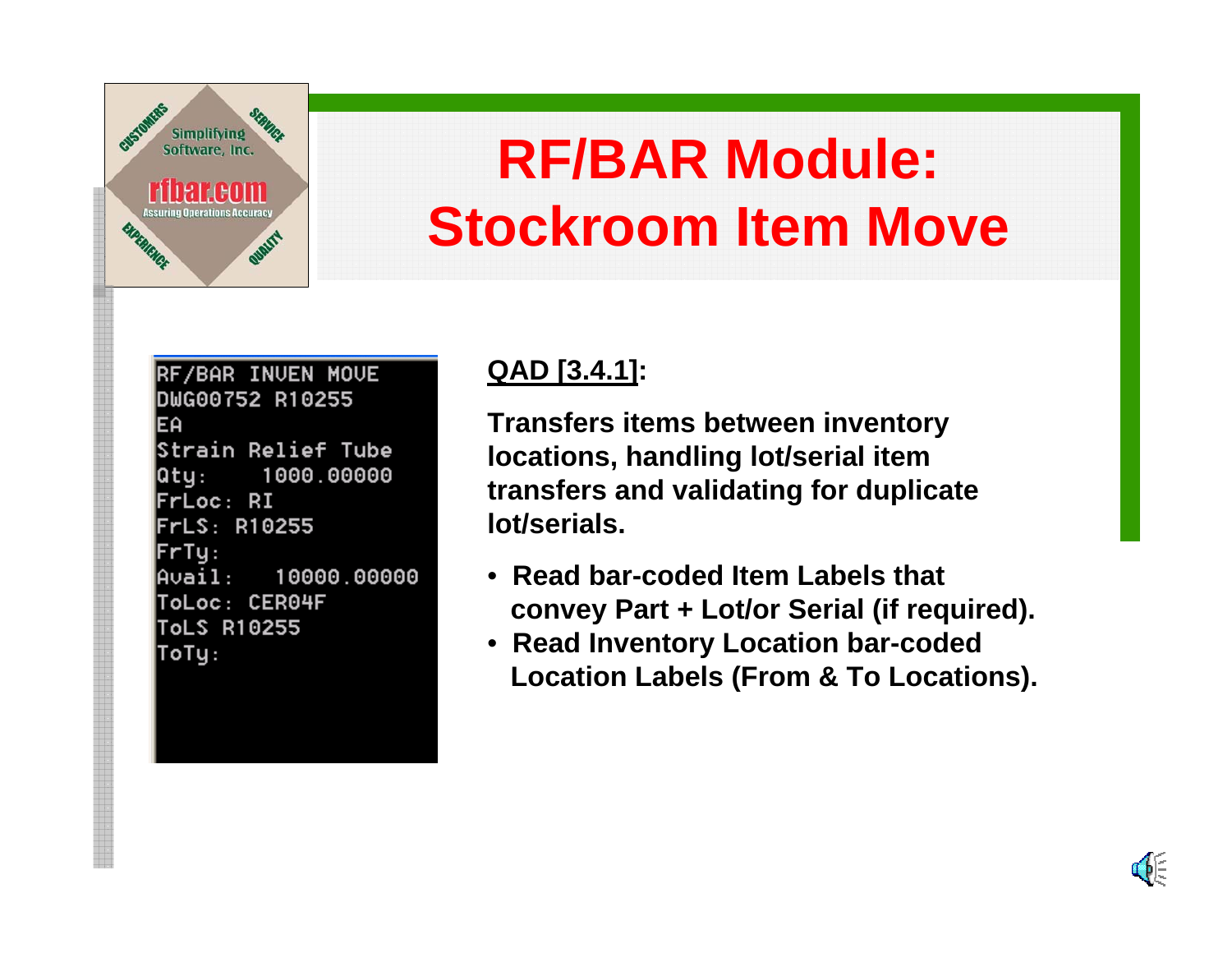

### **RF/BAR Module: Cycle Count Entry**

|                 | RF/BAR Cycle Count           |  |  |  |
|-----------------|------------------------------|--|--|--|
| DWG00752 R10255 |                              |  |  |  |
| Loc: RI         |                              |  |  |  |
|                 | Lot: R10255                  |  |  |  |
|                 | Cnt: 9000.000000             |  |  |  |
| UM : EA         |                              |  |  |  |
|                 | Rmk: 1 open bag <sub>m</sub> |  |  |  |
|                 |                              |  |  |  |
|                 |                              |  |  |  |

#### **[QAD 3.14]:**

**Displays selected cycle counts to enter, or utilizes standard cycle count worksheet [3.13], and then provides for entry of count result.**

- **Scan Item Label (= Part# + Lot/Serial).**
- **Scan Location Label.**
- $\bullet$ **Enter Count, UM, plus any Remarks.**

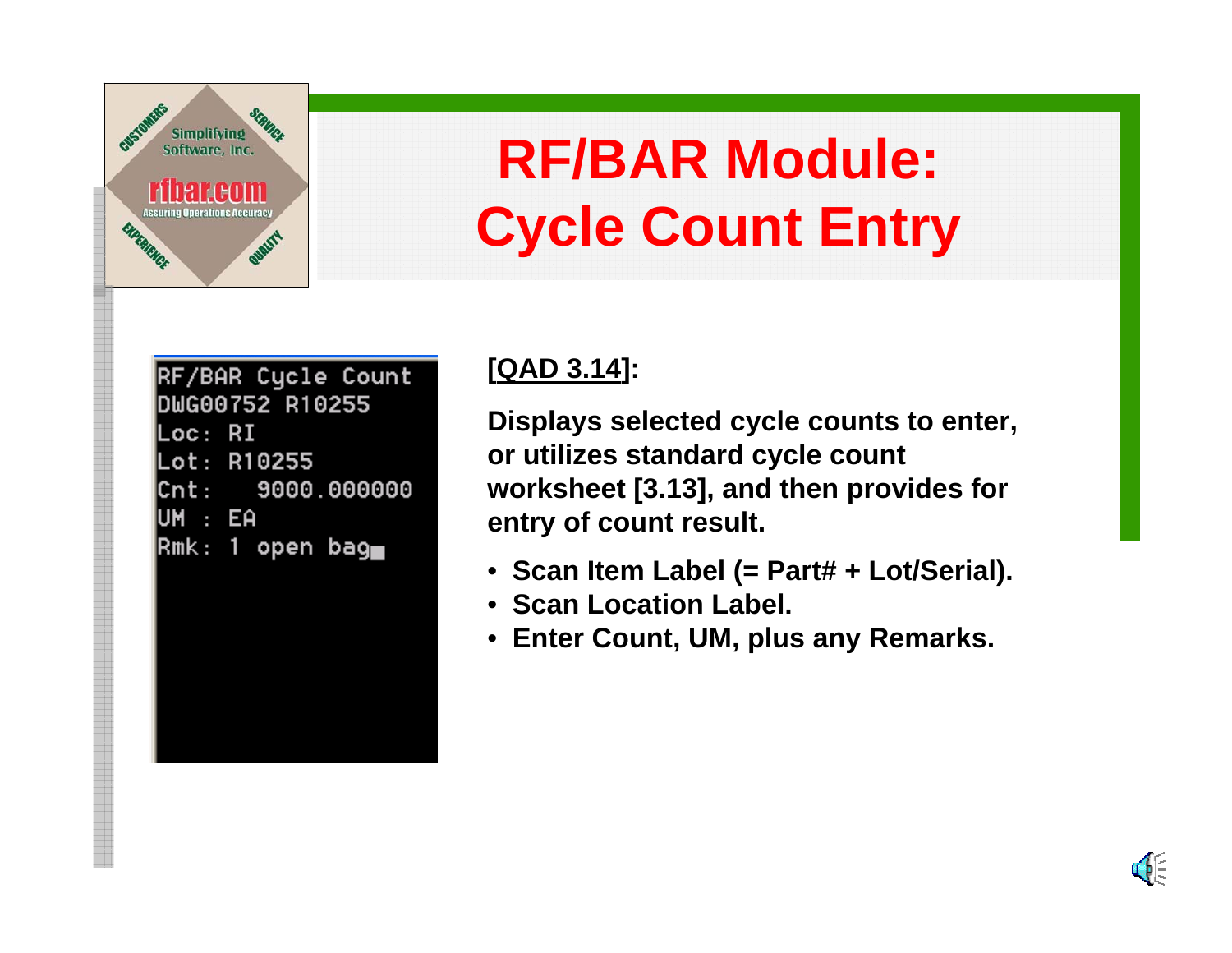

### **RF/BAR Module: Production Reporting**

```
Report Production
WO: 466
WC: press 2
PN:
dp38dpu-zz-5
Shift .
Techno Zinc Stud SM
Loc: staging
Gd :
        200.00
NP :
          0.00Sc:3.00
```
#### **QAD [16.19]:**

**Provides for entry of production, including quantity completed and scrapped, reporting shift, and elapsed run time.**

- **Enter Work Order number.**
- **Scan Work Center, choosing Operation from routing.**
- **Scan Parent Part + Lot Serial.**
- $\bullet$ **Enter Shift (calculated by time of day).**
- **Enter Receiving Location.**
- **Enter Good, Non-conforming, and Scrap quantities.**

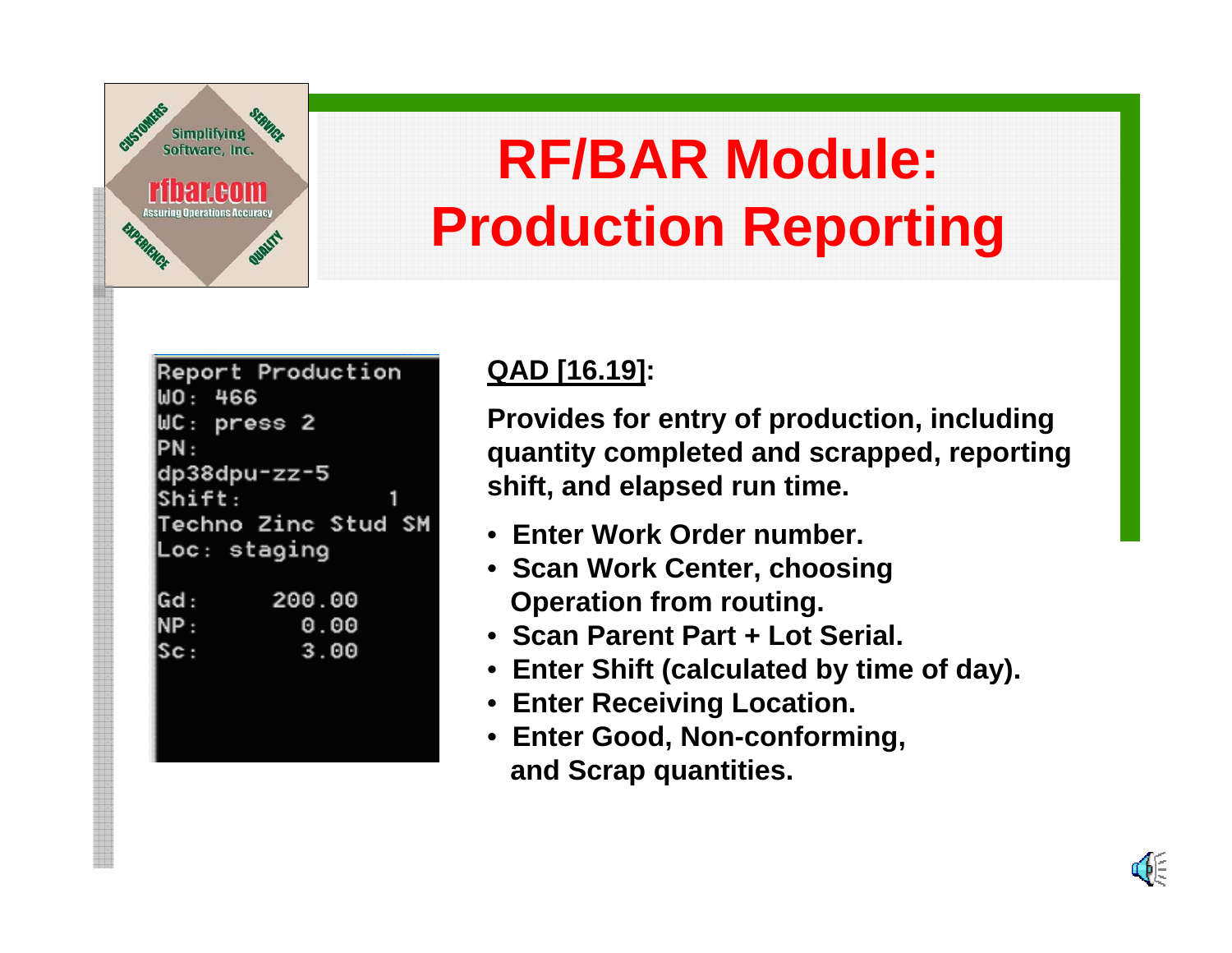

### **RF/BAR Module: Sales Order Shipper**

| SO Pick                         |
|---------------------------------|
| $\overline{2}$<br>SO 14133064 L |
| Partial OK yes                  |
| w599wen-sa-b                    |
| 457 x 57mm (18 x 2.2            |
| topick:<br>23.00                |
| 0.00<br>picked:                 |
| Loc/Qty                         |
| BOL<br>SHPR<br>CARRIER          |

#### **QAD [7.9.22]:**

**Performs building of a Sales Order Shipper without requiring Allocations.**

- **Scan SO Number/Line from our nonallocating SO Picklist.**
- **Scan Item + Lot/Serial Bar-Coded Label.**
- **Validate SO Line matches Item.**
- **Enter Quantity Picked.**
- **Enter/Scan BOL, Shipper, & Carrier**.

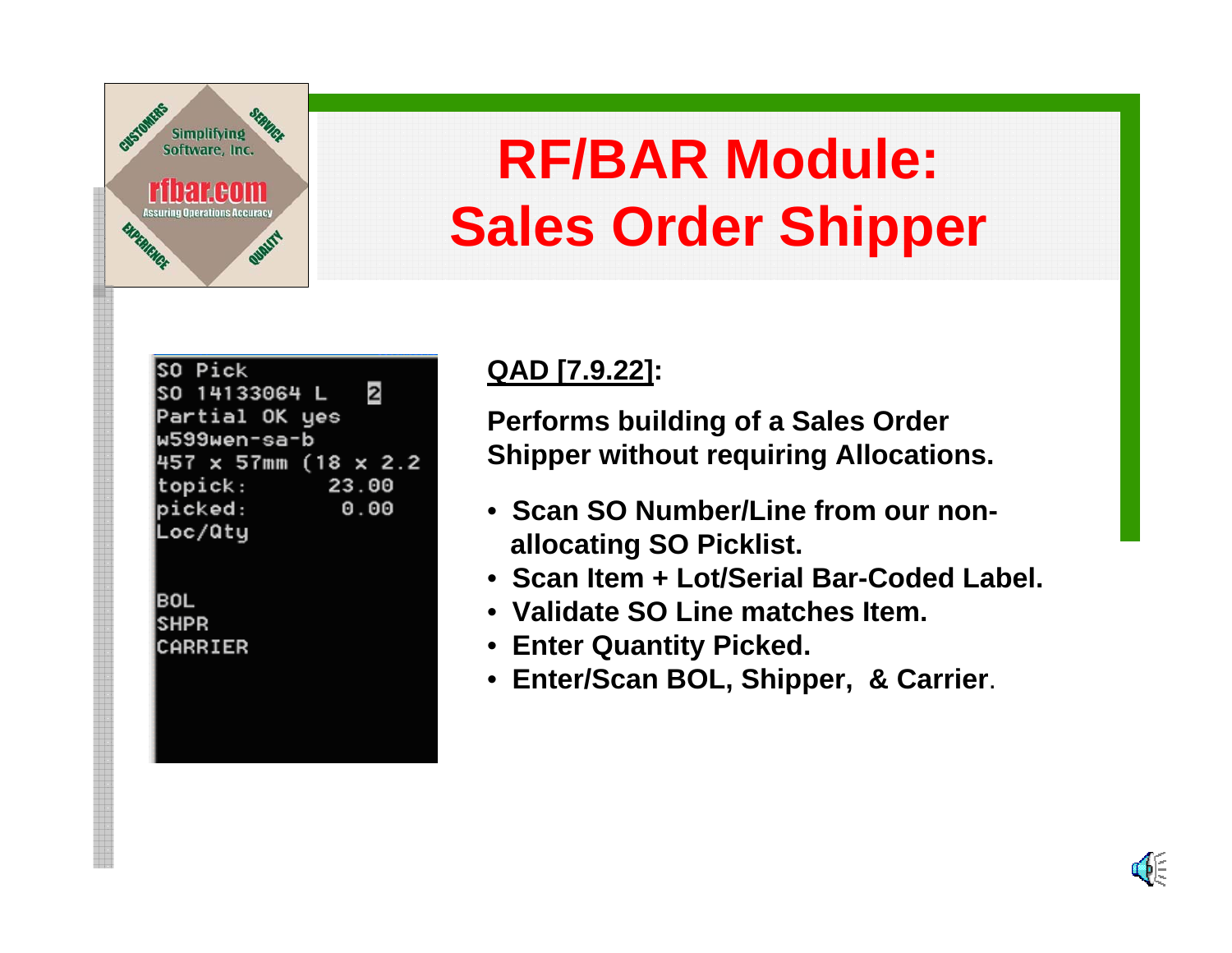

### **RF/ID Module: Furniture Receipt & Put-Away**

#### RF/ID CHINA RECEIPT ID: 3B777435BTW9812

UPC: 7 23086 05860 3 **ITEM: 0B2428** FIN: OAK OB BKCS 24X28X10 W/ 1 ADJ SHELF

**FROM: CHINAINT** TO: 200-A30W OR: 200-A55W

**RFID Reader on Forklift auto-reads Tag & "FROM" location, as illustrated here**.



- •**Pick up Item with Forklift.**
- • **Move Item with Forklift to put-away location. (RFID Reader on Forklift autoreads "TO" location.)**
- • **Operator does his job, RFID does the rest – automatically!**

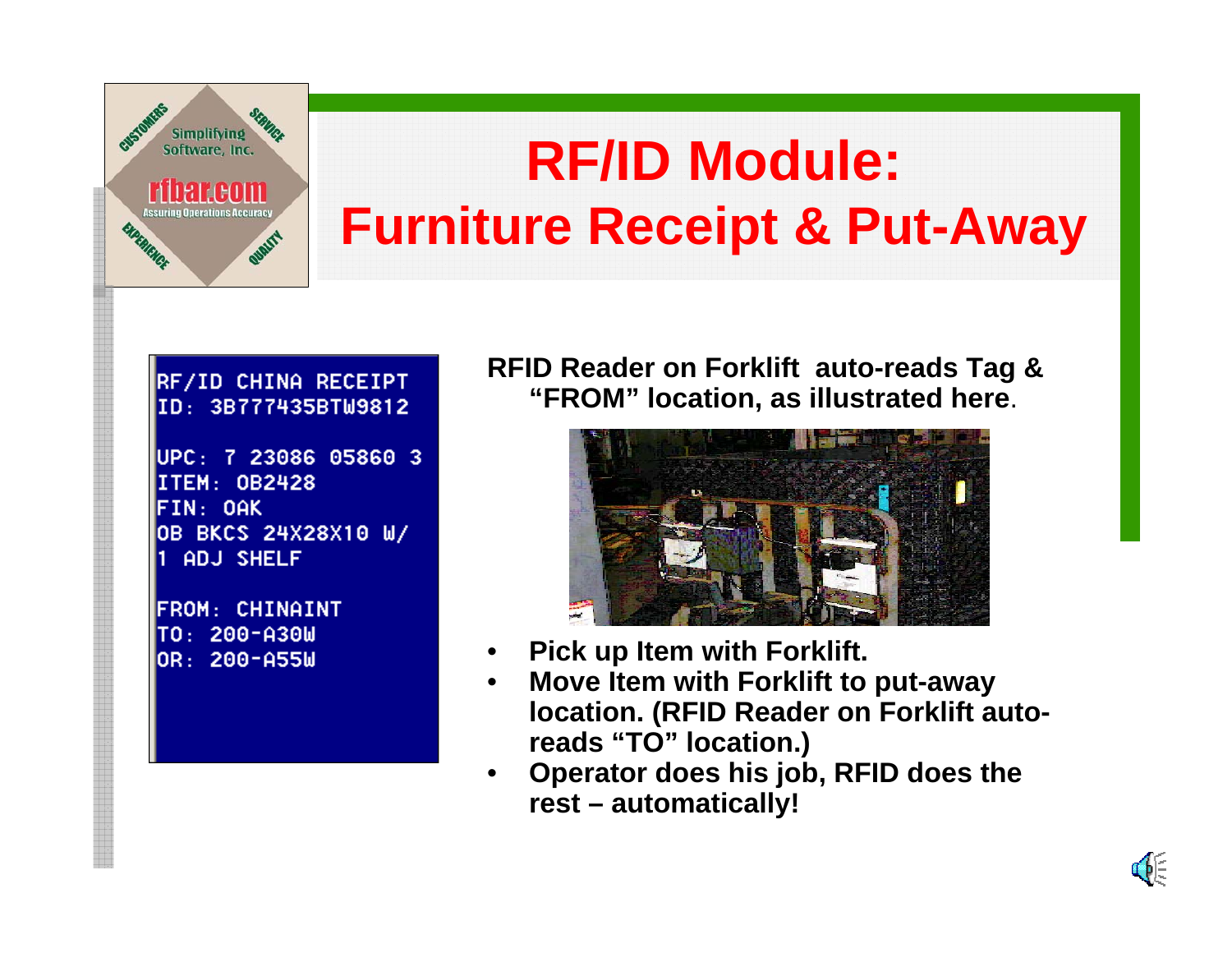

### **Our Products Stand Out, because . . .**

- 1. We improve the full range of manufacturing activities – Inventory, Production, QA, Shipping.
- 2. Our software is fine-tuned to your specific needs and Business Rules.
- 3. We guarantee Support Response within 2 Hours, under our Annual Maintenance Plan.
- 4. We provide High Quality at Low Cost.

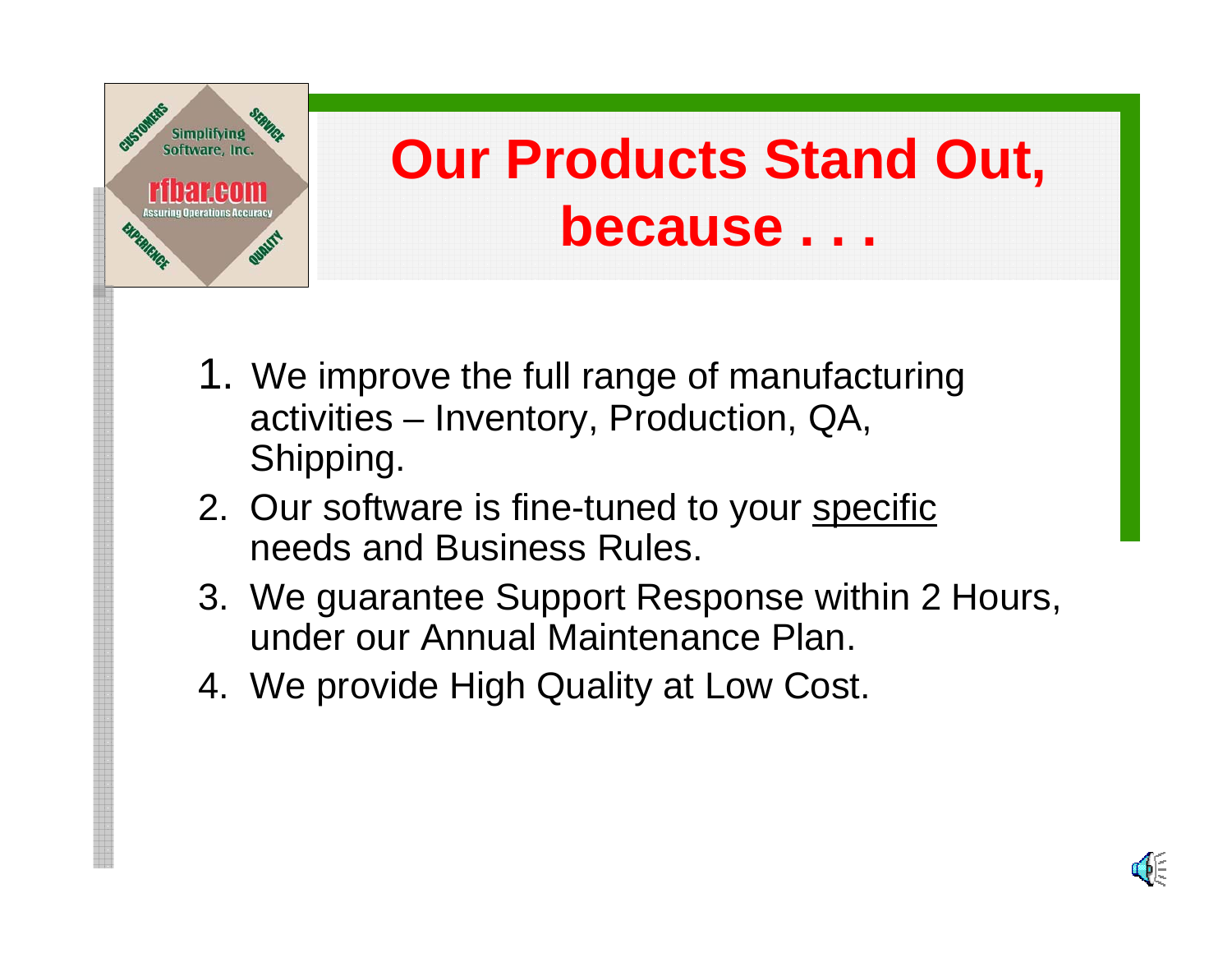

### **RF/BAR Testimonials**

- Amtico Flooring, Atlanta, GA **"RF/BAR is tuned for our unique Flooring Products kitting practices."**
- Cott Concentrates, Columbus, GA **"RF/BAR helps keep our beverage concentrate manufacturing running smoothly and accurately."**
- Acclarent, Menlo Park, CA **"RF/BAR fits our QAD Compliance Module requirements."**
- Cytyc, Boston, MA **"Simplifying provides Innovative software that ties our customer schedules to our material replenishments."**

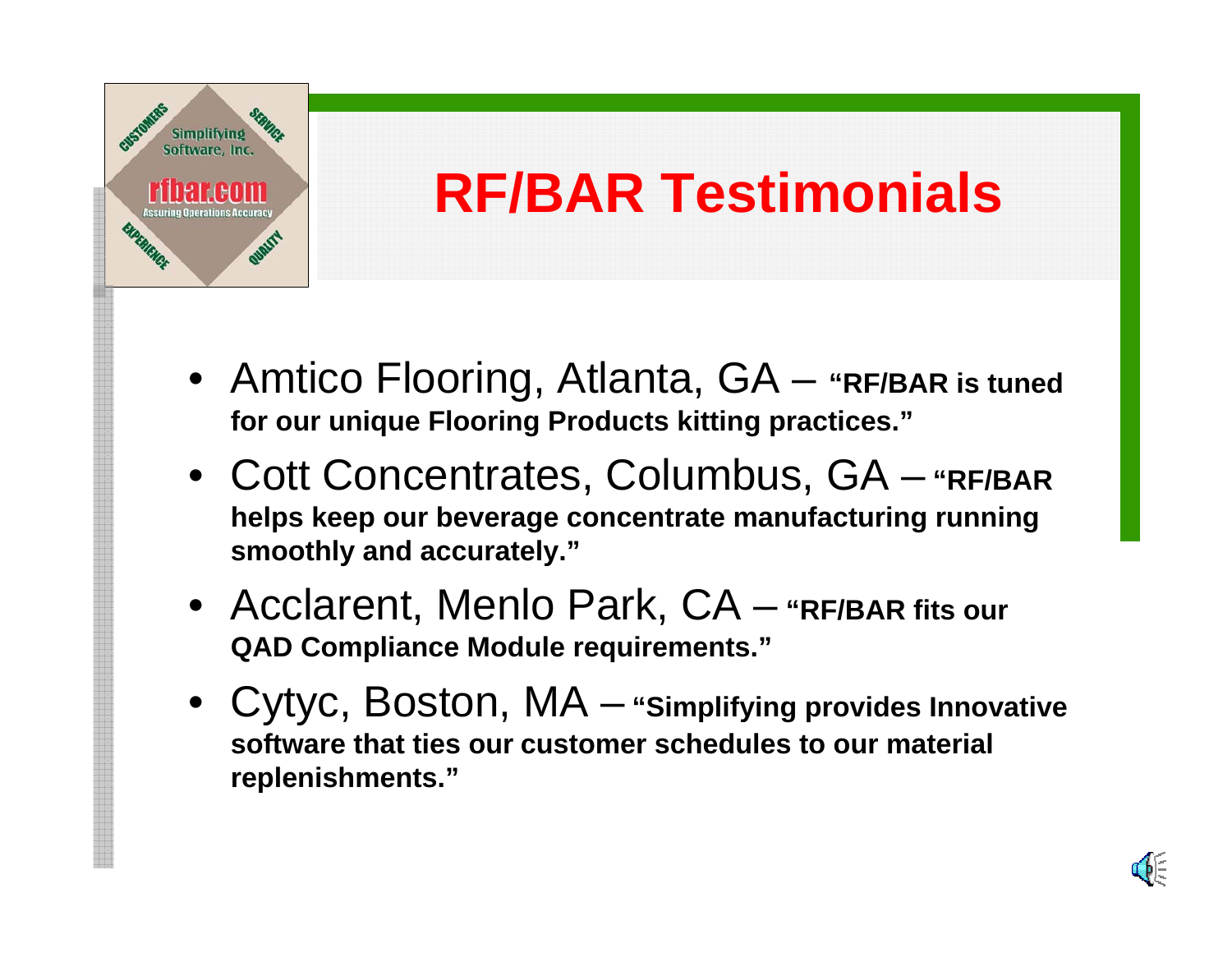

## **Why You Should Buy RF/BAR for Data Accuracy**

- •At least 15 times more accurate than manual entry.
- •Expandable (add more modules independently).
- •Reliable (all entered data validated, including quantity).
- •Cost-Effective (ROI in less than 2 years).
- •Continuous Improvement (we help you, always).
- •User-Friendly (excellent documentation).
- •Upgradeable (QAD upgrades included in Annual Maintenance).
- •Custom-Fit to your specific data-collection processes.
- •Future-Ready, leading the way into RFID.

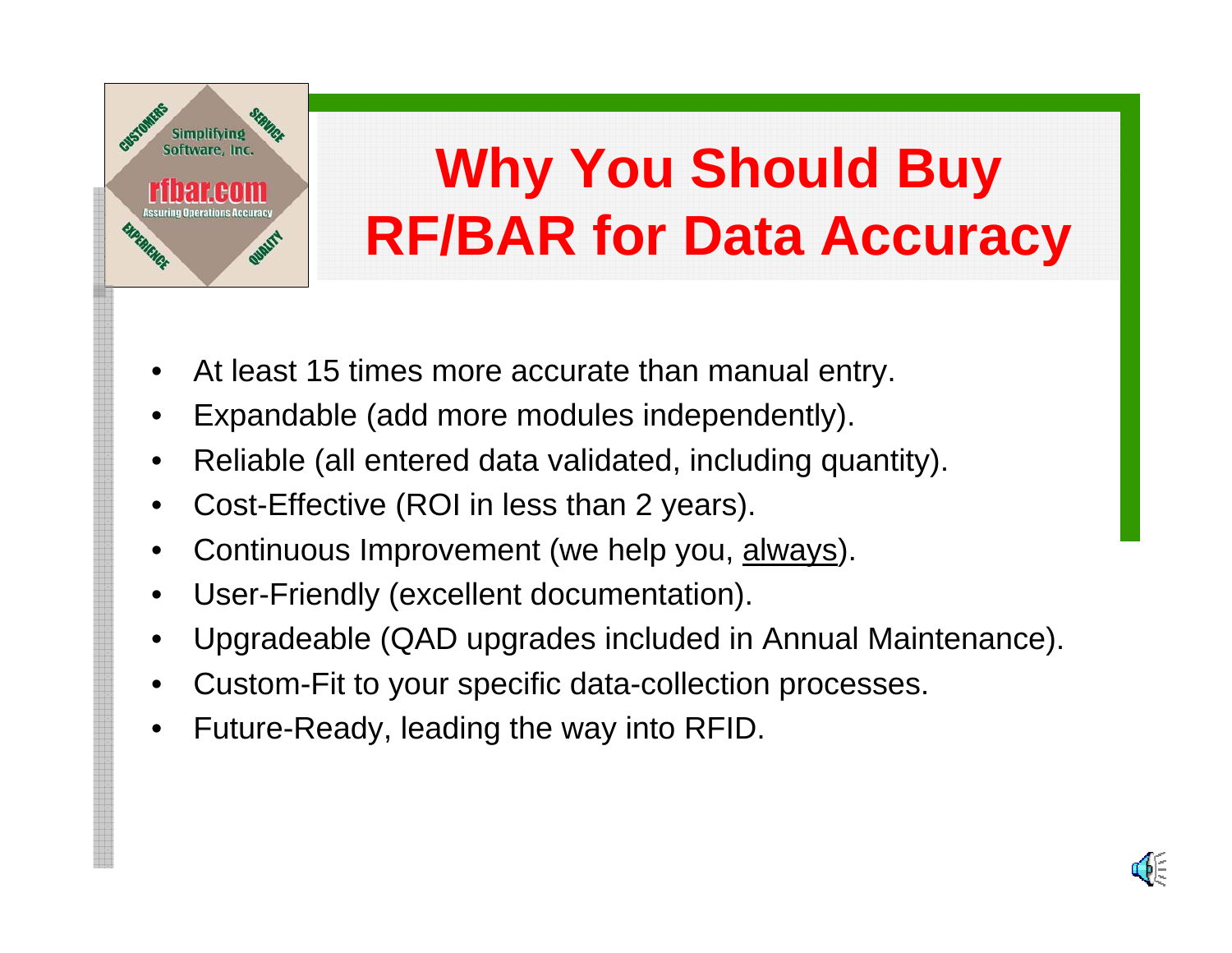

### **Bar-Coding and/or RFID: What's Right for You?**

|                         | <b>RADIO FREQUENCY ID (RF/ID)</b>                       | <b>BAR-CODE ID (RF/BAR)</b>                            |
|-------------------------|---------------------------------------------------------|--------------------------------------------------------|
| Labeling                | RFID Label uniquely identifies Item(s).                 | Bar-Code Label uniquely<br>identifies Item.            |
| <b>Communications</b>   | RFID labels are radio frequency<br>transmitters         | Bar-code labels must be<br>intentionally scanned.      |
| <b>Reading Mobility</b> | RFID Readers are larger than a bar-code<br>gun          | Small handgun-sized bar-code<br>reader.                |
| <b>Visibility</b>       | RFID labels need only be in range of a<br>reader        | Bar-code readers must scan the<br>desired label.       |
| <b>Info Content</b>     | RFID labels can hold megabytes of<br>information.       | Bar-code labels are limited to<br>about 20 characters. |
| <b>Writeable Label</b>  | Information can be continually added to.                | Bar-coded labels are fixed in<br>content.              |
| Reading range           | About 50 feet, depending upon tag-type<br>& materials.  | About 12 feet (for High<br>Resolution guns).           |
| <b>Standards</b>        | Dynamic, fast-changing: multiple<br>standards evolving. | Stable, well-defined standards.                        |

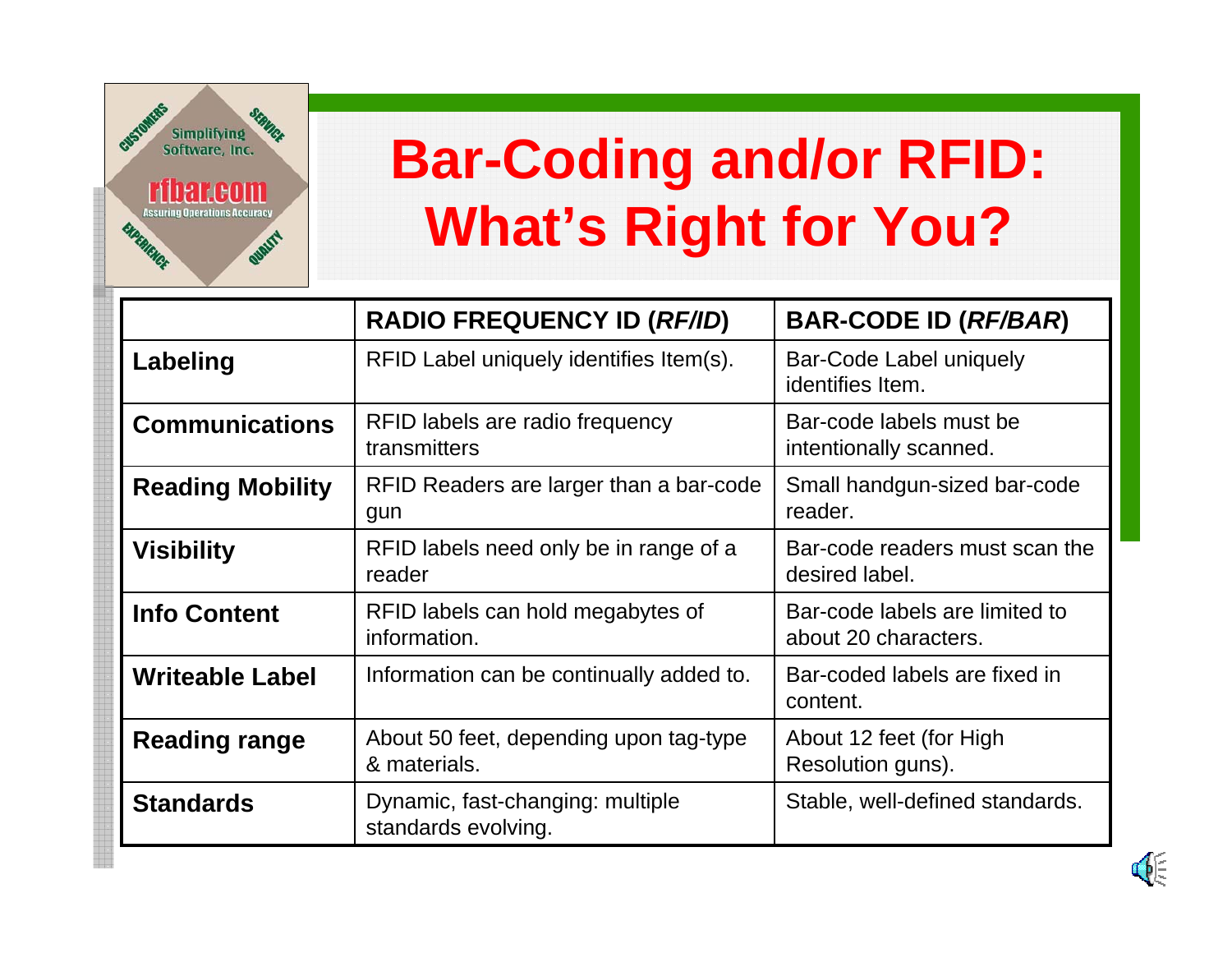

### **Cost/Benefit: Typical RF/BAR Configuration**

#### **Cost of 8-user-license RF/BAR: ~\$45,000**

- • **\$25,000 RF/BAR Software, Implementation, Training, & Documentation**
- • **\$15,000 RF/BAR Hardware:**
	- **– 6 RF Guns (AML M7100)**
	- **– 2 Label Printers (Intermec, Zebra)**
- •**\$5,000/Yr Ongoing Support (= 20% Software Cost)**
- **Benefit of improving accuracy from 95% (with manual data entry) to 99.7% (with RF/BAR): ~\$30,000/year**
	- $\bullet$  **Doing 500 error-free transactions per day eliminates approximately 25 trouble-shooting error corrections. At ¼ hour each, that amounts to 6 hours per day of an inventory analyst's time, at \$40k annual salary.**
	- • **Add to this the many intangible benefits derived from real-time, point-of-use reporting.**

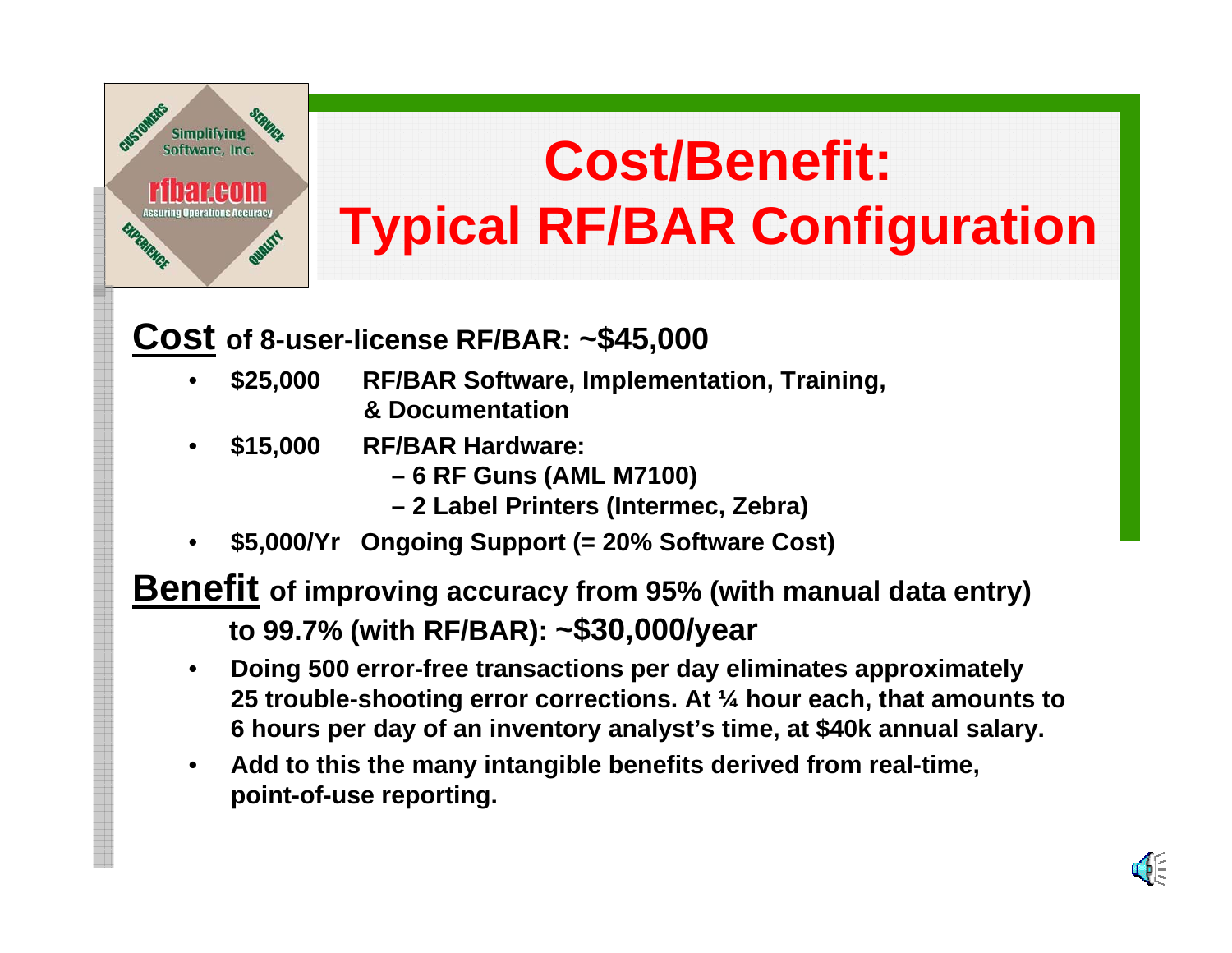

#### **We Understand the Importance of Inventory and WIP Accuracy!**

- 1. Our consultants lead you to Continuous Improvement of data collection accuracy.
- 2. We are experienced, QAD-Certified MFG/PRO Professionals.
- 3. We support RF/BAR & RF/ID with 2-hour response time, **always**.
- 4. We are 100% focused on MFG/PRO, since 1993.